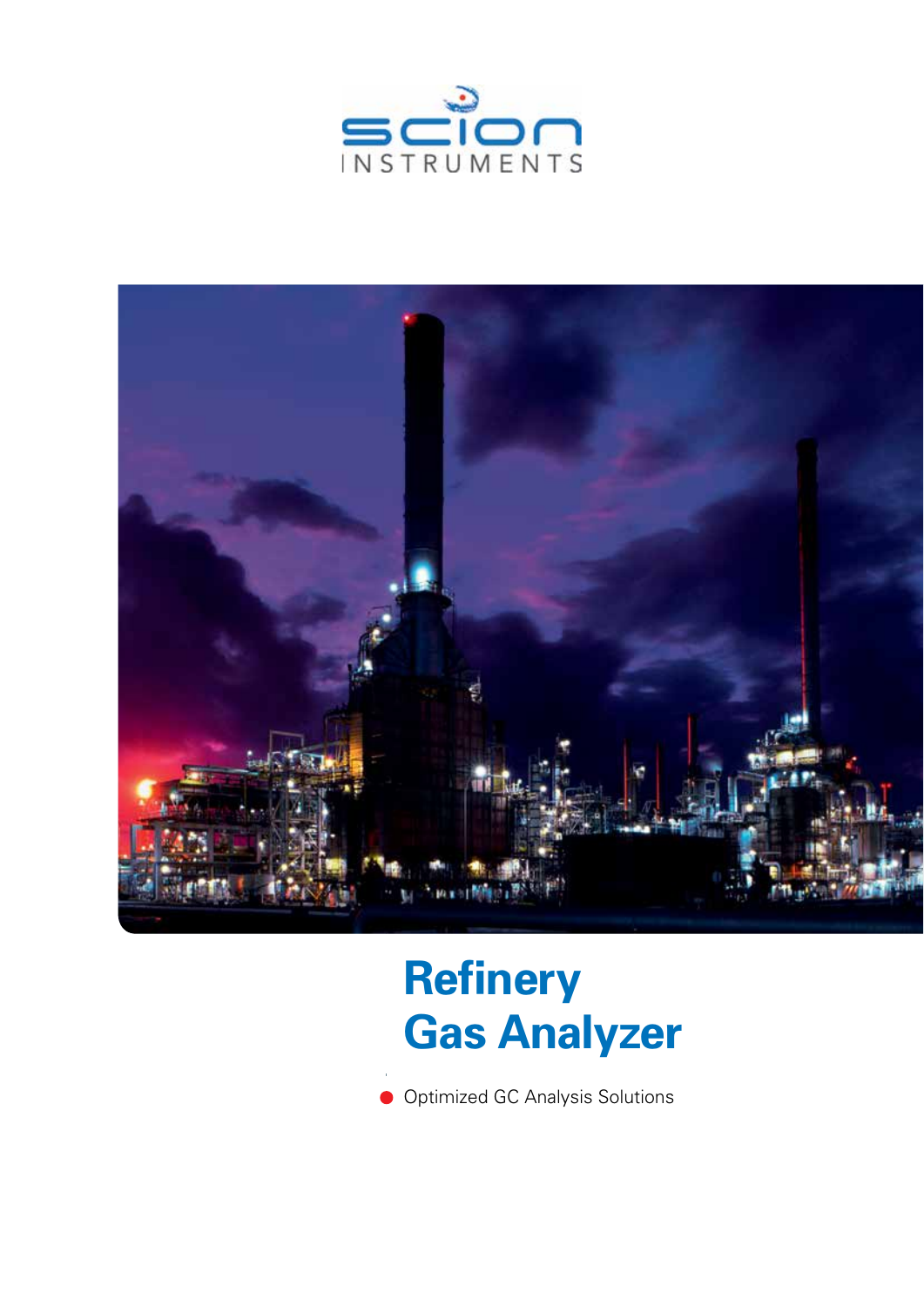## **Scion Refinery Gas Analyzer**

The source and composition of refinery gases varies considerably. Measuring gas The source and composition of refinery gases varies considerably. Measuring gas composition precisely and accurately is a significant challenge in today's refinery composition precisely and accurately is a significant challenge in today's refinery operations. Scion's refinery gas analyzers are designed to deliver superior, reliable results for a wide range of sources and analysis throughput requirements. results for a wide range of sources and analysis throughput requirements.

- A range of refinery gas analysis A range of refinery gas analysis (RGA) solutions. Scion offers RGA solutions to meet the broadest solutions to meet the broadest range of stream sample types and throughput requirements. throughput requirements.
- A powerful, easy to use GC solution.<br>Scion's 456-GC and Scion's 456-GC and CompassCDS chromatography compassCDS chromatography software is a very powerful software is a powerful combination designed to achieve combination designed to achieve the best possible results. In the best possible results. In addition, these systems do not addition, these systems do not require a high degree of operator skills. require a high degree of operator skills.
- A highly flexible solution for analysis. A highly flexible solution for analysis. The Scion RGA solutions can optional be configured to analyze high be configured to analyze high pressurized gas and liquefied petroleum pressurized gas and liquefied petroleum gas (LPG) through the use of a fully gas (LPG) through the use of a fully integrated Micro-Gasifier, giving the integrated Micro-Gasifier, giving the flexibility to accommodate a wide range flexibility to accommodate a wide range of stream types. of stream types.
- Operational procedures are fully Operational procedures are fully documented. Scion RGA analyzers not only incorporate proven GC not only incorporate proven GC hardware and software but also arrive hardware and software but also arrive pre-loaded with analysis methods, and pre-loaded with analysis methods, and include documentation specific to the include documentation specific to the application required. application required.
- A comprehensive, single vendor A comprehensive, single vendor solution. Scion provides complete solutions. The hardware, software, solutions. The hardware, software, application optimization, application optimization, documentation, installation and documentation, installation and performance verification are all performance verification are all provided by Scion, offering an all inclusive, convenient analysis solution.



Figure 1: The Scion 456-GC RGA has outstanding flexiblity, analytical outstanding flexiblity, analytical power and robustness. power and robustness.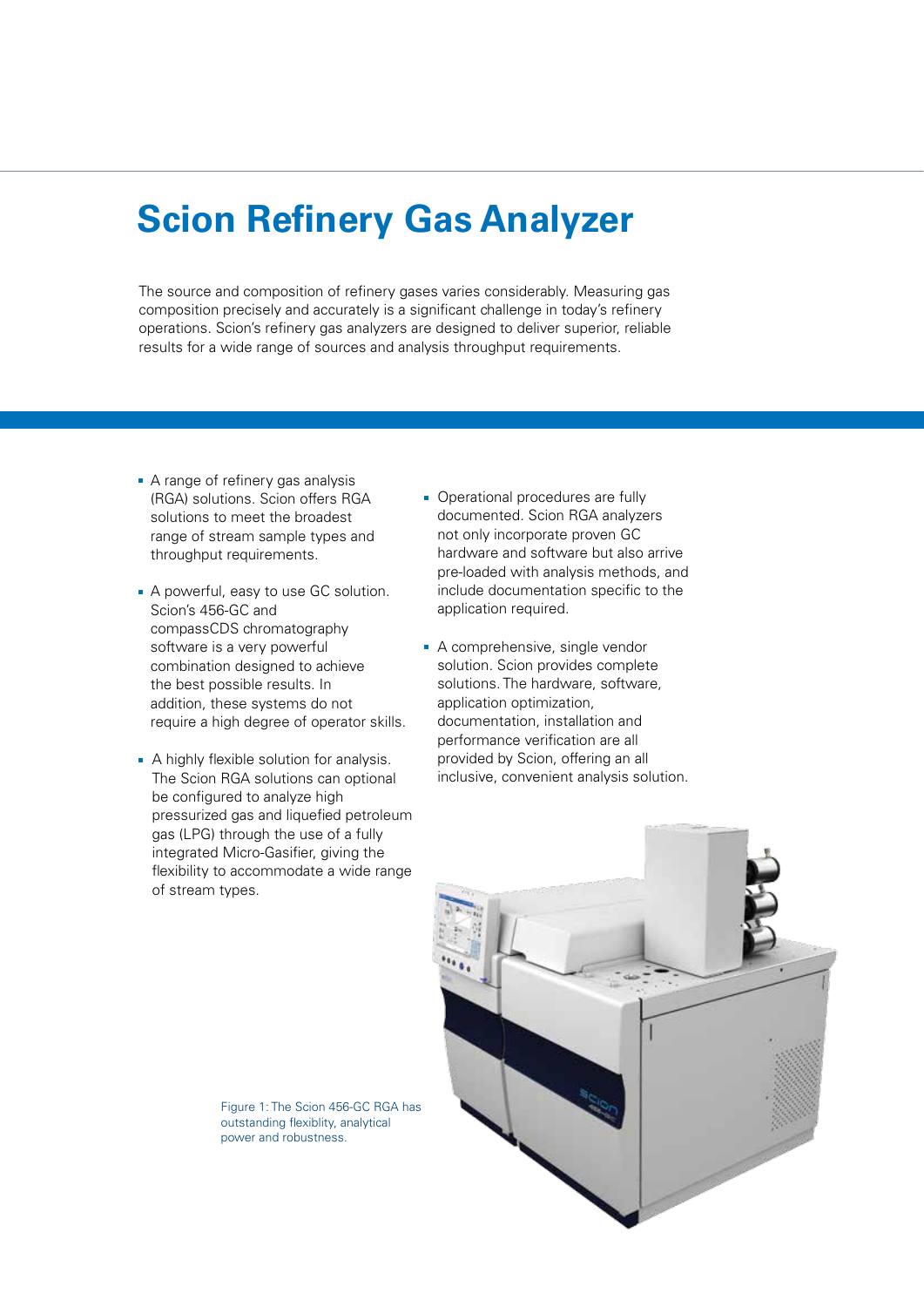### Key Benefits

#### **Scion solutions for refinery gas analysis analysis**

Typical sources for refinery gases include Typical sources refinery gases include atmospheric or FCC overheads, ethylene, atmospheric or FCC overheads, ethylene, propylene production, fuel gas, stack propylene production, fuel gas, stack gas and off gas from desulfurization. The from desulfurization. The physical stream types range from gas to highly pressurized gas or liquefied gases. Scion's refinery gas analyzers (RGA) are 'turnkey' systems pre-configured are 'turnkey' systems pre-configured and tuned at the factory to conform to industry standard methods including: industry standard methods including: UOP 539, DIN-51666 and ASTM DIN-51666 and ASTM D2163. The RGA systems are based on the Bruker 456-GC. To perform good 456-GC. To perform good analysis, the RGA is optional equipped is optional equipped with an integrated micro-gasifier. This with an integrated micro-gasifier. This sample conditioning device ensures sample conditioning device ensures complete vaporization of LPGs and high complete vaporization of LPGs and high pressures samples to prevent any sample pressures samples to prevent any sample discrimination prior injection. discrimination prior injection.

The Analyzers employ a proven and The Analyzers employ a proven and optimized multi-channel approach. They optimized multi-channel approach. They determine the concentration of individual determine the concentration of individual saturated and unsaturated hydrocarbon saturated and unsaturated hydrocarbon components up to and including C5 (C6 components up to and including C5 (C6 and higher components as a composite and higher components as a composite peak) and all permanent gases, including peak) and all permanent gases, including hydrogen and hydrogen sulfide in a hydrogen and hydrogen sulfide in a single analysis. Included in every system single analysis. Included in every system is Bruker's powerful CompassCDS is Scion's powerful compassCDS chromatography software to provide chromatography software to provide<br>controlate analyzer control, data acquisition and flexible report generation. acquisition and flexible report generation. complete analyzer control, data











Figure 4: The RGA analyzers are applicable to a variety of different hydrocarbon streams.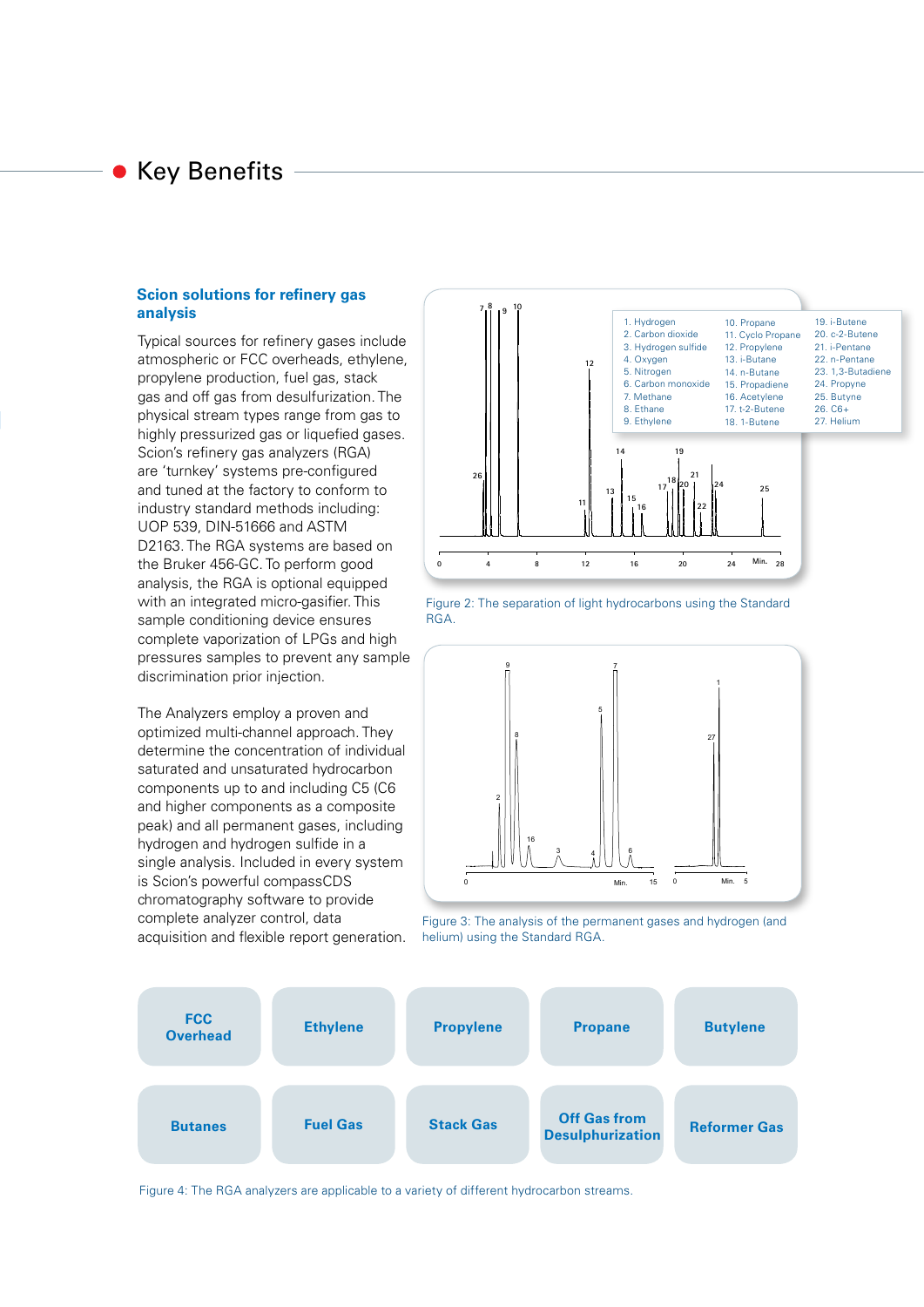### Scion Refinery Gas Analyzers

#### **Bruker offers two RGA systems to Scion offers two RGA systems to meet the widest range of analysis meet the widest range of analysis requirements: requirements:**

Standard RGA: A three channel 456-GC with a multi-valve design using both capillary and packed columns. The first channel is optimized for the analysis of permanent gases, the second is designed for light hydrocarbons, and the third specifically for hydrogen. The system is configured and fully tested in accordance with industry standard methods. Total analysis time for all components is less than 25 minutes.

The standard RGA analyzer is the most powerful tool to analyze the widest range of RGA type streams. This includes sample streams with a high % level of components as in ethylene, propylene and butylene streams.

Rapid RGA: A three channel 456-GC that utilizes a multi-valve design in which the packed columns used in the Standard RGA are replaced by micropacked columns in both the hydrogen and permanent gas channels. Since the micro-packed columns are installed in a separate heated zone, the capillary columns located in the GC oven can be temperature programmed in a more aggressive manner. For high sample analysis demand, the Rapid RGA Analyzer concept provides a substantial reduction in overall analysis time of 5 minutes ( 7 minutes with H<sub>2</sub>S) compared to the 25 minutes with the standard RGA.



Figure 5: The analysis of light hydrocarbons using the Rapid RGA, with complete separation in less than five minutes.



Figure 6: The analysis of permanent gases and hydrogen using the Rapid RGA.



Figure 7: A shows a 'traditional' RGA with all columns mounted in oven. B shows the micro-packed columns mounted in the separate heated zone in the Rapid RGA.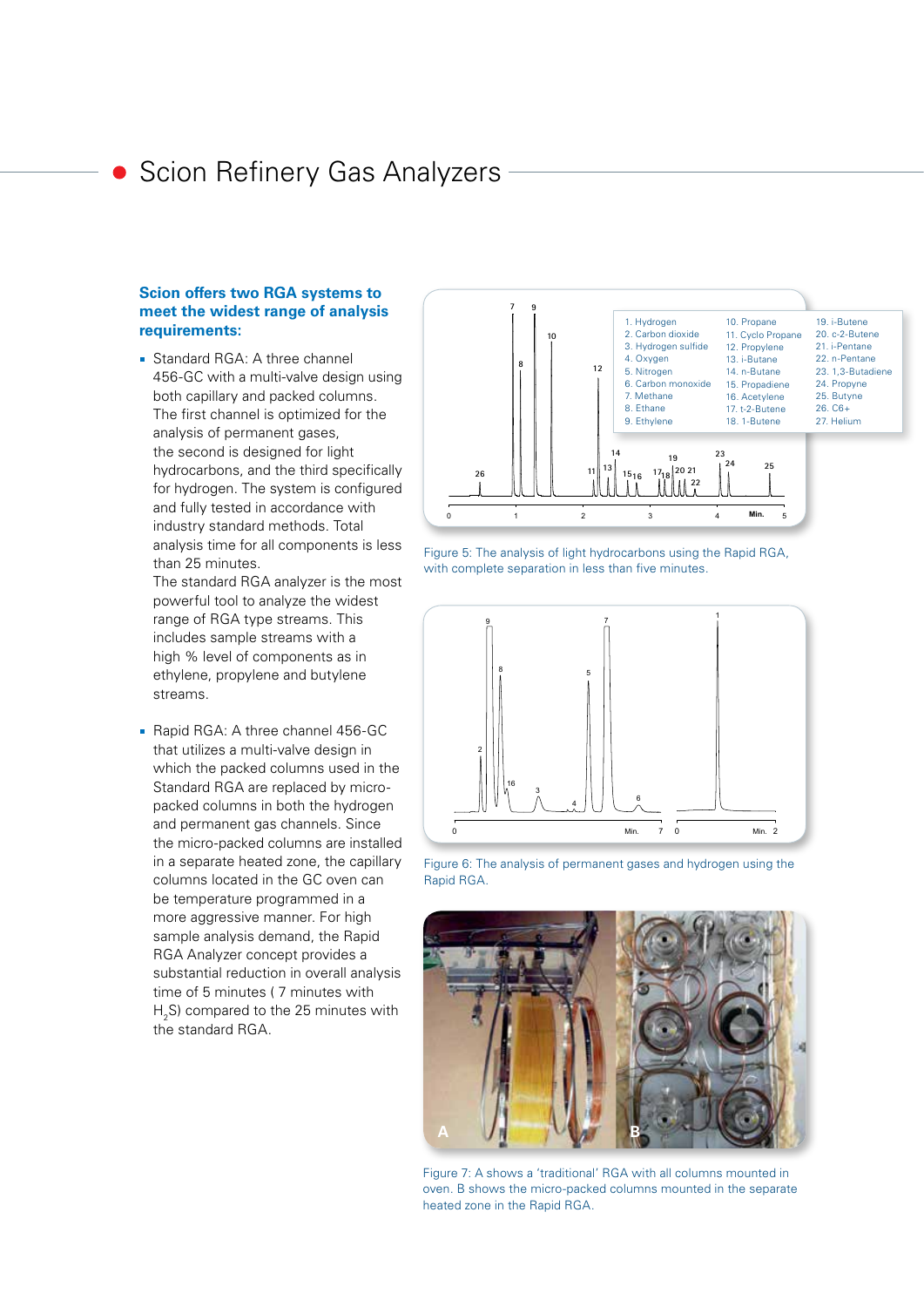#### Table 1: RGA Analyzer Characteristics.

| <b>Characteristics</b>            | <b>Standard RGA</b>                              | <b>Rapid RGA</b>                             |  |
|-----------------------------------|--------------------------------------------------|----------------------------------------------|--|
| No. of Channels/Detectors Used    | 3                                                | 3                                            |  |
| No. of Column Ovens               | 1                                                | $\overline{2}$                               |  |
| Analysis Time                     | 25 min                                           | 5 min (7 min with H <sub>2</sub> S)          |  |
| Repeatability                     | $< 1\%$                                          | $< 1\%$                                      |  |
| Linear Bench Space Required       | 66 cm/26 in.                                     | 66 cm/26 in.                                 |  |
| Minimum Component Detection Level | 0.01% all components<br>except $H_{2}S = 0.05\%$ | 0.01% all components<br>except $H2S = 0.05%$ |  |
| <b>Suitability</b>                |                                                  |                                              |  |
| <b>Typical Refinery Gas</b>       | Excellent                                        | Excellent                                    |  |
| Impurities in Bulk Ethylene       | Excellent                                        | Excellent                                    |  |
| Impurities in Bulk Propylene      | Excellent                                        | Good                                         |  |
| Impurities in Bulk C4             | Good                                             | Good                                         |  |

Table 2: Multiple channels of data are conveniently combined into a single analysis report.

| <b>Peak</b><br>No. | <b>Peak Name</b> | <b>Channel</b> | $RT$ (min.)              | Result (g/l) | <b>Norm.</b> (%) | Area<br>(uV/Sec.)   |
|--------------------|------------------|----------------|--------------------------|--------------|------------------|---------------------|
| $\mathbf{1}$       | Hydrogen         | Middle (TCD)   | 1.6967                   | 36.0300      | 22.7681          | 390257              |
| $\overline{2}$     | Carbon dioxide   | Front (TCD)    | 2.6000                   | 0.1000       | 0.0632           | 13376               |
| 3                  | Hydrogen sulfide | Front (TCD)    |                          | 0.0000       | 0.0000           | $\mathsf{O}\xspace$ |
| 4                  | Oxygen           | Front (TCD)    | 9.9200                   | 0.0000       | 0.0000           | 37325               |
| 5                  | Nitrogen         | Front (TCD)    | 10.3267                  | 1.1990       | 0.7577           | 2122071             |
| 6                  | Carbon monoxide  | Front (TCD)    | $\overline{\phantom{a}}$ | 0.0000       | 0.0000           | $\mathbf{0}$        |
| 7a                 | Methane          | Front (TCD)    | 11.1917                  | 11.9900      | 7.5767           | 1394584             |
| 7b                 | Methane          | Rear (FID)     | 3.7350                   | 11.9900      | 7.5767           | 1492388             |
| 8a                 | Ethane           | Front (TCD)    | 3.5367                   | 17.9900      | 11.3682          | 2867688             |
| 8b                 | Ethane           | Rear (FID)     | 4.1283                   | 17.9900      | 11.3682          | 4480322             |
| 9a                 | Ethylene         | Front (TCD)    | 2.9550                   | 29.9800      | 18.9449          | 4139442             |
| 9 <sub>b</sub>     | Ethylene         | Rear (FID)     | 4.7217                   | 29.9800      | 18.9449          | 7411134             |
| 10                 | Propane          | Rear (FID)     | 6.1933                   | 0.1990       | 0.1258           | 71402               |
| 11                 | Cyclo Propane    | Rear (FID)     | $\overline{\phantom{a}}$ | 0.0000       | 0.0000           | $\mathbf{0}$        |
| 12                 | Propylene        | Rear (FID)     | $\overline{\phantom{a}}$ | 0.0000       | 0.0000           | $\mathbf{0}$        |
| 13                 | i-Butane         | Rear (FID)     | $\overline{\phantom{a}}$ | 0.0000       | 0.0000           | $\mathsf{O}\xspace$ |
| 14                 | n-Butane         | Rear (FID)     | $\blacksquare$           | 0.0000       | 0.0000           | $\mathsf{O}\xspace$ |
| 15                 | Propadiene       | Rear (FID)     | $\overline{\phantom{a}}$ | 0.0000       | 0.0000           | $\mathbf{0}$        |
| 16a                | Acetylene        | Front (TCD)    | 5.0283                   | 0.5020       | 0.3172           | 49786               |
| 16 <sub>b</sub>    | Acetylene        | Rear (FID)     | 16.4331                  | 0.5020       | 0.3172           | 121300              |
| 17                 | t-2-Butene       | Rear (FID)     | 18.5050                  | 0.0990       | 0.0626           | 138647              |
| 18                 | 1-Butene         | Rear (FID)     |                          | 0.0000       | 0.0000           | $\mathbf{0}$        |
| 19                 | i-Butene         | Rear (FID)     | 19.5167                  | 0.0990       | 0.0626           | 44492               |
| 20                 | cis-2-Butene     | Rear (FID)     |                          | 0.0000       | 0.0000           | $\mathbf{0}$        |
| 21                 | 1,3-Butadiene    | Rear (FID)     | 22.1367                  | 0.0000       | 0.0000           | 16165               |
| 22                 | Propyne          | Rear (FID)     | $\overline{\phantom{a}}$ | 0.0000       | 0.0000           | $\mathbf{0}$        |
| 23                 | $C5+$            | Rear (FID)     | 2.9217                   | 0.1000       | 0.0632           | 58164               |
| Totals             |                  |                |                          | 158.2480     | 100.0000         |                     |